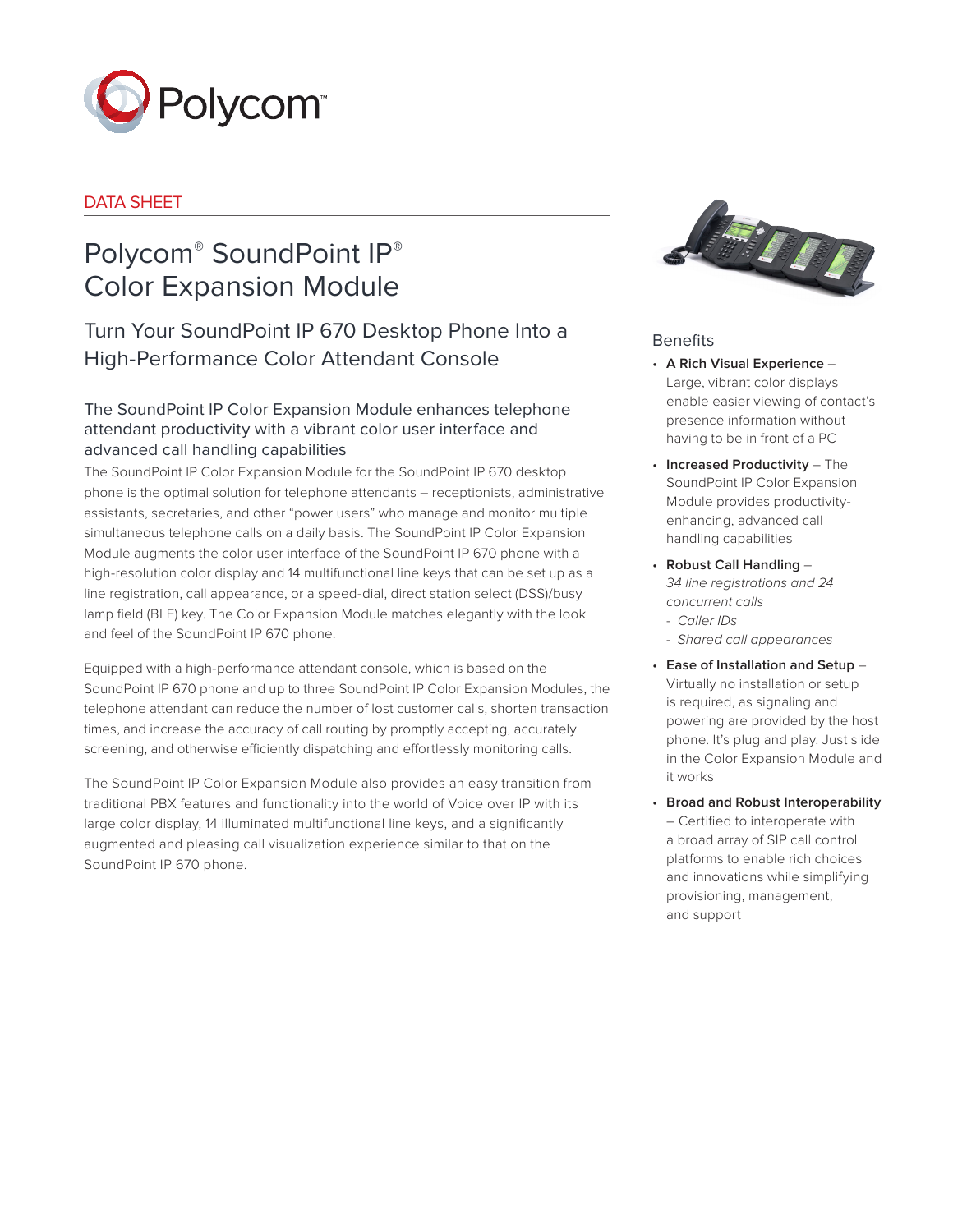### Display

• 160 x 320 pixel color graphical LCD

### Feature Keys

- 14 multifunctional line keys automatically configurable as a line registration, call appearance, speed dial, DSS, or BLF key
- Dual-color (red or green) illuminated LEDs for line status information

### Protocol Support

• IETF SIP (see the SoundPoint IP 670 data sheet for details)

### Compatible SoundPoint IP Model

• SoundPoint IP 670

### Connection with the Host Phone

- IrDA Protocol
	- Compliant to Serial Infrared Physical Layer Link SIR data rate (115.2kbits/s)
- Activated upon attachment to host SoundPoint IP phone

### Power

- The SoundPoint IP Color Expansion Module is powered by the host phone
- Host phone powering options: IEEE 802.3af PoE or through an external AC adapter (48V DC)
- Powering starts automatically upon connection
- If powering more than one SoundPoint IP Color Expansion Module, an external AC adapter is required

### Expandability

• Up to three SoundPoint IP Color Expansion Modules can be attached to the host SoundPoint IP 670 phone to provide a high-performance attendant console with 48 multifunctional line keys and four high-resolution color displays

### Feature Support

- Local feature-rich GUI with animation
- Shared call appearance, bridged line appearance (Key System emulation)
- Multiple call appearances
- Flexible line appearance (requires SIP 3.0.2 RevB or higher)
- Multilingual user interface (driven from the host SoundPoint IP 670 phone)

# **B** POLYCOM

### Approvals

• EMI/EMC Approvals under the host SoundPoint IP 670 phone

### Safety

- UL 1950
- CE Mark
- CSA C22.2 No.950
- EN60950.1

### Operating Temperature

• +10 to +40 degrees C (+50 to +104 degrees F)

### Relative Humidity

• 20% to 85%, non-condensing

### Storage Temperature

• -40 to +70 degrees C (-40 to +160 degrees F)

## SoundPoint IP Color Expansion

### Module Comes with:

- SoundPoint IP Color Expansion Module console
- SoundPoint IP Color Expansion Module base stand
- Quick Start Guide

### Size

• 5 in x 5 in x 6.5 in x 2.5 in (12.5 cm x 12.5 cm x 16 cm x 6 cm) ( $W \times H \times D \times T$ )

### Weight

- Shipping: 1.30 lb (0.6kg)
- Part Number/UPC Code
- 2200-12770-025/610807683797

### Unit Box Dimensions

• 11 in x 6.5 in x 3.5 in

### Master Carton Quantity

• Ten

### Country of Origin

• Thailand

### **Warranty**

• One year